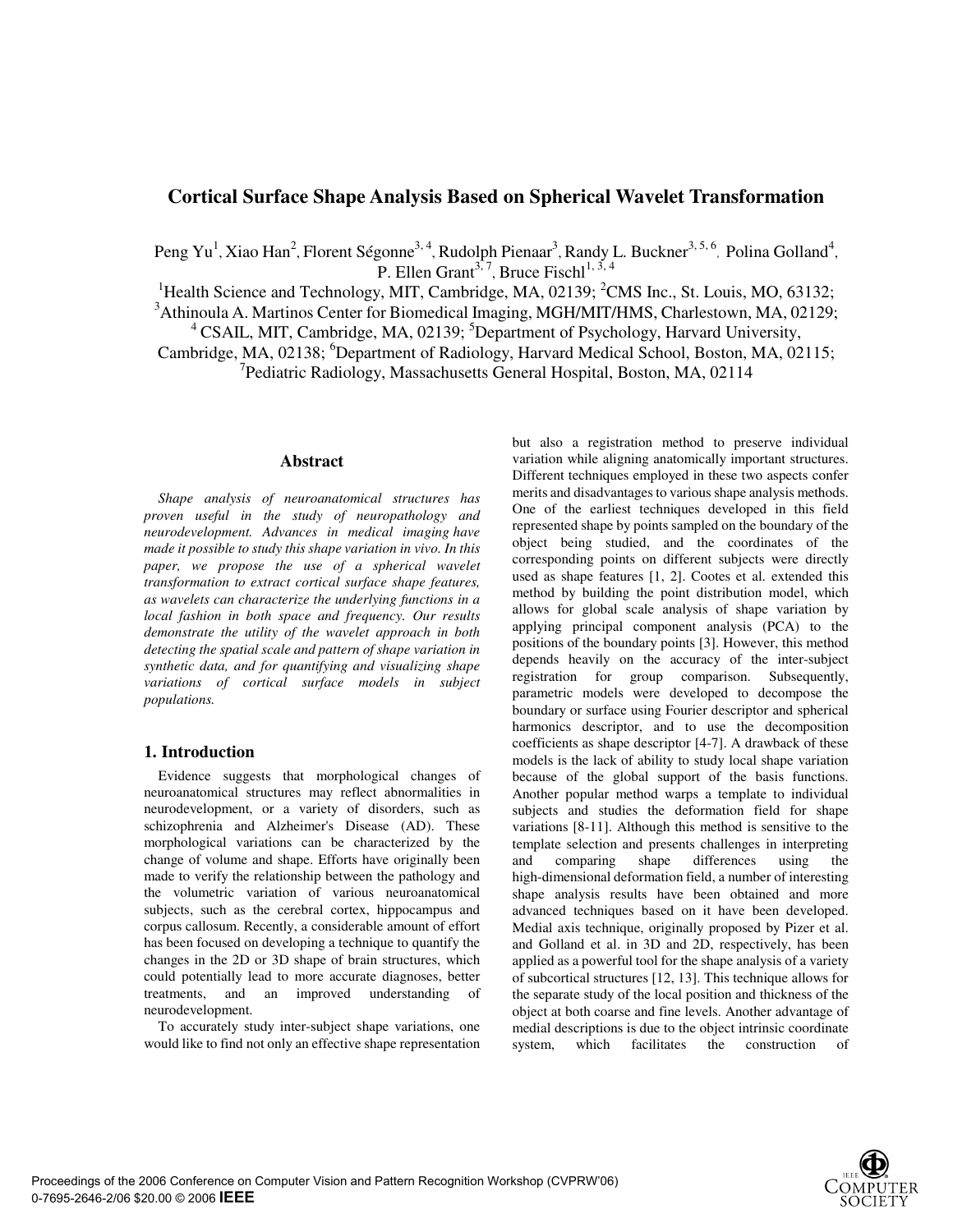

**Figure 1: Wavelet decomposition of cortical surface**

correspondences between surfaces and further statistical study. However, a fundamental problem of any skeletonization technique is sensitivity to perturbations in the boundary, which presents a challenge to the further development and application of medial representation.

In order to accurately and efficiently extract shape features and conduct statistical analysis, we developed a procedure to decompose a surface using spherical wavelets, which can characterize the underlying functions in a local fashion in both space and frequency. Principal component analysis was further applied to the wavelet coefficients to build shape models and study the main modes of shape variation within a group of subjects in separate spatial-frequency domains. The entire procedure and various steps involved in this study are introduced in detail in the Methods section. The results of using this procedure in detecting the spatial scale and pattern of shape variation in a set of synthetic data are demonstrated in the Results section. The use of PCA in studying multi-resolutional cortical shape variations in healthy aged population and neonates is also presented.

## **2. Methods**

In this section, the tools used for preprocessing the cortical surfaces are introduced, and the procedures developed for conducting wavelet transformation and further statistical analysis using PCA are also presented.

## **2.1. Preprocessing**

For decomposing a surface using basis functions defined in the spherical coordinate system, such as spherical wavelets, the surface has to be mapped onto a parameterized sphere. In order to carry out any statistical analysis on the corresponding points across subjects, surfaces need to be registered properly. A set of largely automated tools developed by FreeSurfer group are used to pre-process the data, which includes cortical surface reconstruction, spherical transformation and inter-subject registration in the spherical coordinates based on the folding pattern of cortical surfaces [14, 15].

To reconstruct the cortical surfaces, which include the gray/white matter boundaries and gray-matter/CSF

boundaries of the left and right hemispheres, the MR images are first registered to a pre-built template in the Talairach space. The image intensity is then normalized and used to guide skull stripping and white matter labeling. This white matter segmentation is further refined and cut to generate a single connected mass of each hemisphere. The surface of the labeled white matter of each hemisphere is then tessellated by using eight triangles to represent each square face of the voxel in the interface between white matter and differently labeled voxels. For generating a more accurate and smoother white matter surface, this tessellation is refined and deformed in the normalized image volume under smoothness and pre-calculated boundary intensity constraints. Furthermore, the white matter surface is deformed outwards to the location in the volume that has the biggest intensity contrast between the gray matter and CSF, and refined to generate the pial surface. Finally, topological defects are automatically detected and corrected for both surfaces to guarantee the topology of a sphere.

 Each reconstructed cortical surface of each subject is first mapped onto a sphere with minimal metric distortion, and then registered in the spherical coordinate system with a balance of the exactness of the folding pattern's alignment and the introduced distortion, using a combination of a topology preserving term, a folding alignment term and a metric preserving term. This alignment enables us to find anatomically corresponding points on the reconstructed cortical surfaces across subjects.

## **2.2. Spherical wavelets**

Broadly speaking, a wavelet representation of a function consists of a coarse overall approximation together with more detailed coefficients that influence the function at various resolutions and locations. The classical form of wavelet analysis decomposes signals using a set of basis functions, called wavelets, in which every wavelet is just a scaled and translated copy of a single unique function, called the mother wavelet. However, this shift-invariant theory breaks down when representing data sets on a bounded surface. The newly developed biorthogonal spherical wavelet basis functions are based on recursive subdivision starting with an icosahedron and a lifting

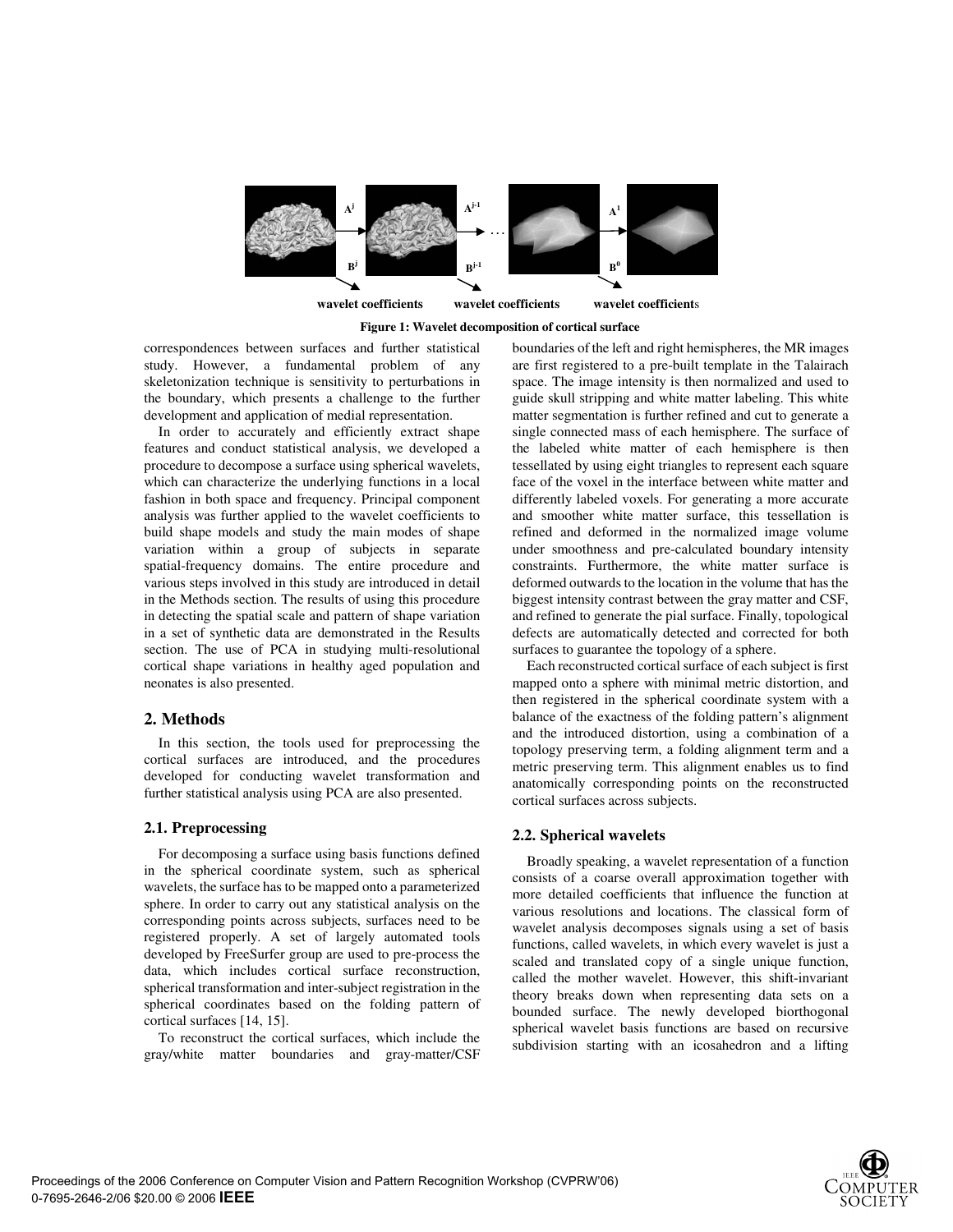scheme. The fast wavelet transformation algorithm developed allows for the efficient and accurate decomposition of any function on the sphere [16]. The coordinates vector  $\overline{v} = (x, y, z)^T$ , where x, y, z are coordinates on the original surface, for example, is such a function and can be expanded by a set of spherical wavelet functions as

$$
\overline{\nu} = \sum_{j,k} \overline{\gamma}_{j,k} \psi_{j,k} \tag{1}
$$

where  $\bar{\gamma}_{ik}$  are the 3-dimensional coefficients at level *j*,  $j = -1, 0, \ldots l$  and location  $k, k \in M(j)$ . These coefficients can be used as shape features because each provides some limited information about both the position and the frequency of the decomposed surface (Figure 1).

However, in order to make these shape features invariant to rotation, translation and scaling, the coordinate functions have to be normalized with respect to a reference coordinate frame. This normalization is initialized first by transforming each surface using the transformation matrix calculated previously for volume Talairach registration during surface reconstruction. The roughly normalized coordinates of corresponding points on all the surfaces, where the correspondence is found by the spherical registration, are averaged to create a new template surface for the second round normalization. Then, each surface is normalized by finding an optimal linear transformation that minimizes the mean square error of the transformed individual surface and the template.

These normalized wavelet coefficients provide a way to study shape variations hierarchically. To test this ability, five synthetic cortical surfaces were generated by making a bump on a template surface at the same location, but with increasing height. PCA was applied to the separate frequency levels to detect pattern of shape variations caused by this synthetic deformation, as described in the following sections.

### **2.3. Principal Component Analysis**

Principal Component Analysis is a useful tool in finding patterns in data of high dimension. It has been extensively used in the fields of computer vision and image recognition. Based on this technique, methods have been developed to build generative models of shape variation within a single population and used to segment 2D or 3D medical images [17-19]. The basic idea of these approaches is to identify and visualize the first few principal modes of the variation of the positions of points on the boundary or surface of the dataset.

For example, if  $x_i$  ( $i = 1, \dots N$ ) is a vector containing

shape features, such as the coordinates of the points on the surface calculated for a group of subjects, then any individual shape can be decomposed as:

$$
x_i = \bar{x} + \sum_{j=1}^{N} e_j e_j^T (x_i - \bar{x}),
$$
 (2)

where  $\bar{x}$  is the mean of  $x_i(i = 1, \cdots N)$ ,  $e_1, \cdots, e_N$  are the eigenvectors corresponding to eigenvalues  $\lambda_1, \lambda_2, \dots, \lambda_N$ of the covariance matrix of  $x$ , in decreasing order. This is essentially equivalent to linearly transforming a dataset into a new coordinate system such that the variance of the projection of the dataset on the first axis (first principal component) is greatest, and the variance of projection on the second axis is the second greatest, and so on. The fact that the variance explained by each eigenvector is equal to the corresponding eigenvalue enables us to study the most significant modes of variation in the dataset. Usually, most of the variations can sufficiently be represented by a small number of modes, k, so that the sum of the first k variances represents a sufficiently large proportion of total variance of all the variables used to derive the covariance matrix. Thus by limiting the number of terms in equation 2, the statistical analysis can be greatly simplified. However, it has been argued that omitting the eigenvectors corresponding to relatively small shape variations leads to the failure of characterizing subtle, yet important shape features because coordinates of all the points on the surface are collected in the shape feature vector [20]. For the same reason, the application of PCA in the shape study of neuroanatomical structures (i.e. the cortical surface) has also been largely limited.

 In this work, we propose to conduct PCA on wavelet coefficients at different frequency levels separately, as the coefficients in the lowest level provide an overall approximation and localized morphological variations are captured hierarchically by the higher-level coefficients. Instead of using positions of all the points on the surface as shape feature in equation 2, each time we take only  $x_{il} = (c_{i,N(l-1)+1}, \dots, c_{i,N(l)})^T$ , the subset of the wavelet coefficients in one frequency level as input, where  $N(l)$  is the number of coefficients up to level  $l = 0, \ldots, 7$ . Once the set of principal components  $e_{ij}$  ( $j = 1, \dots k \le N$ ) that characterizes the majority of the variance of the wavelet coefficients in the  $l^h$  frequency level is found, the corresponding shape variations can be visualized by inversely transforming the principal components to generate the principal surfaces. This visualization technique provides an intuitive way to analyze and understand the most distinct patterns of shape variations within a group of subjects from coarse to fine resolution.

### **2.4. Data**

Two sets of high-resolution structural MR scans were analyzed in this paper. The first dataset was obtained from a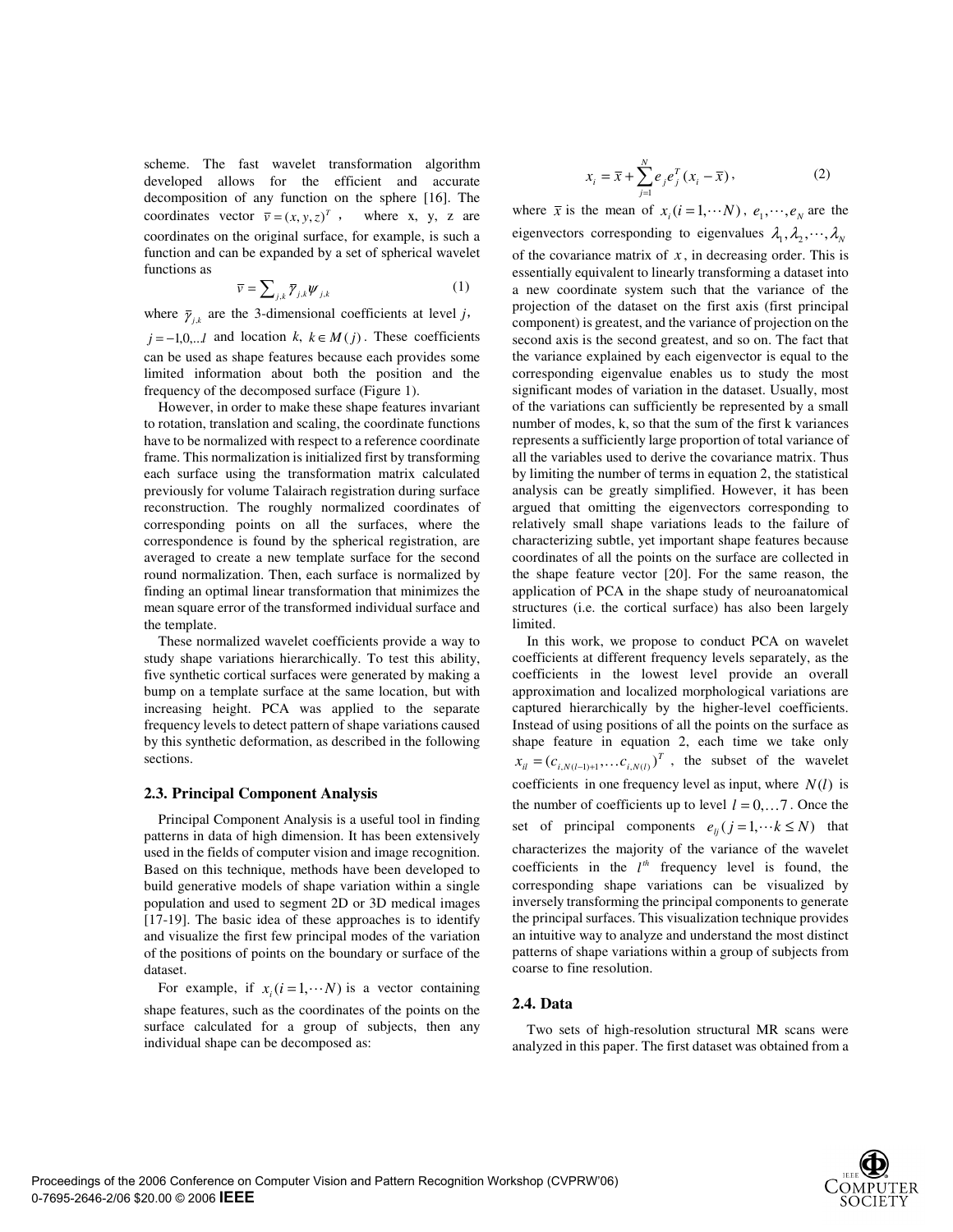total of 84 nondemented older participants (OP; 42 women:  $67 - 95$ , mean age = 80, standard derivation = 7.25; 42 men: 71-94, mean age = 79, standard derivation = 7.17). These data have been reported previously in several publications associated with the Washington University Alzheimer's Disease Research Center (ADRC). None of the participants had any history of neurologic, psychiatric, or medical illness that could contribute to dementia or a serious medical condition. Two to four high-resolution MP-RAGE scans were motion corrected and averaged per participant (four volumes were averaged for all except five participants; Siemens 1.5T Vision System, resolution  $1 \times 1 \times 1.25$  mm,  $TR = 9.7$  ms,  $TE = 4$  ms,  $FA = 10^{\circ}$ ,  $TI = 20$  ms,  $TD = 200$ ms) to create a single high contrast-to-noise image volume. These acquisition parameters were empirically optimized to increase gray/white and gray/cerebrospinal fluid contrast. Cortical surfaces were reconstructed and registered as described in previous section. This dataset was mainly used to study normal variations and aging-related shape changes of gray/white matter boundaries in a healthy older population. Five female participants, all around 71, were selected, and the average of their cortical surfaces was used as the template for generating synthetic data.

The second dataset was from five normal neonates with corrected gestational ages (cGA) of 31.1, 34, 38.1, 38.4, and 39.72 weeks. T1 weighted 3D SPGR images were collected on a 1.5T scanner, with  $TR/TE = 30/8$ , flip angle = 25 to 30 degrees, matrix =  $256 \times 192$ , FOV =  $220 \times 165$  mm or  $200 \times 150$  mm and slice thickness 1.2 to 1.4 mm. Resultant DICOMS were manually segmented into white matter and cortical regions. Wavelet transformation and PCA are then applied to the reconstructed gray/white matter boundary to study the shape changes of cortical surface in neurodevelopment.

## **3. Results**

### **3.1. Shape Pattern Recognition in Synthetic Data**

The top row in Figure 2 shows the five synthetic cortical surfaces, each with a bump located in the same region around the anterior tip of the temporal lobe. The deformation was made by moving each vertex in the deformation region outward along its normal direction by a certain distance, which increases from 0 mm for the first surface to 2 mm for the last surface. These five synthetic surfaces were registered and transformed into the wavelet domain as described in the Methods section. The PCA study of the wavelets coefficients shows that about 98% of the shape variations were accounted for by the first principle component at all the frequency levels. To visualize the shape changes captured by the first principle component at each level, we first construct a subset of projected wavelet coefficients for each surface as:

$$
x_{il}^{projected} = \overline{x}_l + e_{l1} e_{l1}^T (x_{il} - \overline{x}_l)
$$
 (3)

where  $x_{il}$  is the subset of wavelet coefficients of the  $i^{th}$ surface at  $l^{th}$  level,  $\bar{x}_l$  is the averaged wavelet coefficients of all the surfaces at  $l^{th}$  level, and  $e_{l1}$  is the first eigenvector calculated at  $l^{th}$  level. Then the whole set of projected wavelet coefficients is constructed by filling in the other levels with the first surface's wavelet coefficients. Figure 2 illustrates the surfaces that result from taking inverse wavelet transformation of these projected wavelet coefficients from low to high levels, with color indicating the magnitude and spatial coverage of each wavelet coefficient in  $e_{\mu}e_{\mu}^{T}(x_{\mu} - x_{\mu})$ . It is shown that the overall shape change of the temporal lobe caused by the synthetic deformation is captured exclusively at the low frequency level  $(2^{nd}$  row in Figure 2). The smaller scale shape change of the secondary folds on the temporal lobe is characterized by the middle frequency level  $(3<sup>rd</sup>$  row in Figure 2). And the shape variation on the sharp edge of the bump is identified at the high frequency level (bottom row in Figure 2).

### **3.2. Shape Variation in Aged Normal Population**

The PCA study of the wavelet coefficients in the nondemented older sample demonstrated a wide range of differences of cortical surface geometry, in both the overall shape of the cortex and the hierarchically finer local details. Most of the shape variance (98%) is represented by the first 10 to 20 eigenvectors and the variance explained by the first principal component ranges from 8% to 13% of the total variance at the lower spatial-frequency levels. Variances in higher frequency scales spread out more evenly over 50 to 80 eigenvectors. The shape variation represented by the *j th* principal component at  $l^{\bar{t}h}$  frequency level is illustrated by generating two sets of new wavelet coefficients:

$$
x_{ij\pm} = \overline{x}_i \pm 3\sigma_{ij} e_{ij}, \qquad (4)
$$

where  $\bar{x}_i$  is the mean wavelet coefficients of all the subjects at  $l^{th}$  level,  $\sigma_{lj}^2$  is the *j*<sup>th</sup> eigenvalue of the covariance matrix

of the wavelet coefficients at level *l*. Mean wavelet coefficients were used in the other levels to generate the whole set of wavelet coefficients. By inversely transforming these two sets of wavelet coefficients, two synthetic surfaces can be generated, and the difference between them represents the shape variations characterized by the corresponding eigenvector at different frequency levels. Figure 3 shows the generated surfaces for level 0 to 5 with color indicating the magnitude, location and spatial scale of each coefficient in vector  $e_{ii}$ .

Moreover, a preliminary study of cortical shape (gray/white matter boundary) variations due to healthy

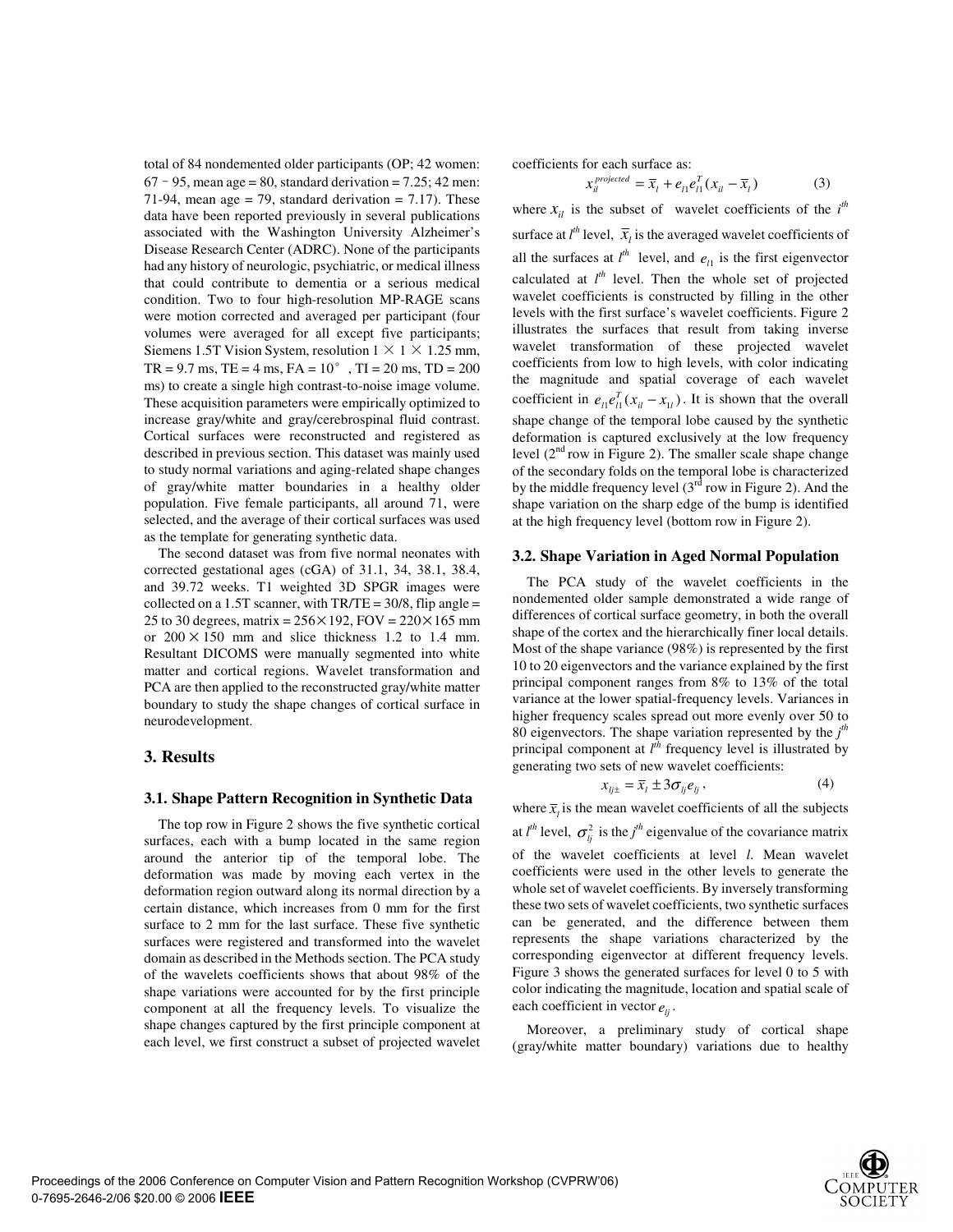

**Figure 2: Shape pattern recognition in synthetic data: The synthetic surfaces are in first row; The reconstructed surfaces using projected wavelet coefficients at level 1, 4 and 6 are in 2nd, 3rd and bottom rows respectively (Colormap indicating the magnitude and spatial scale of shape variation detected by PCA).** 

aging was carried out by observing the change with age of the projected surfaces on the set of eigenvectors representing 98% of the variances at each level. The projected surface of the  $i^{th}$  subject at  $l^{th}$  level is reconstructed by inversely transforming the projected wavelet coefficients calculated using equation 3, but with other levels filled with the mean wavelet coefficients.

Shape changes consistent with age were observed in the low-frequency domain as well. Figure 4 shows the projected cortical surfaces in three age ranges of female and male subjects using second level wavelet coefficients. The narrowing of the central sulcus and the elongation of the occipital lobe with aging were both observed in female and male groups, which may characterize and correlate with white matter atrophy. More rigorous study needs to be carried out to verify this result.

### **3.3. Shape Variation in Neonates**

Using the wavelet decomposition technique, the major

cortical surface variations related to neurodevelopment in a small population of nenoates are identified to be in the middle spatial-frequency domain. PCA is used to study the specific modes of shape variations correlated with corrected gestational age. PCA of the wavelet coefficients shows that more than 98% of the shape variations are represented by the first three principal components at every frequency level. Projected surfaces are reconstructed to study the shape variations represented by each of the first three principal components at each frequency level separately, using equation 3. The set of coefficients of the youngest subject (31.1 weeks gestational age) is used to fill in the other levels to build the whole set of projected coefficients at each level. As shown in Figure 5, the reconstructed surfaces (using wavelet coefficients projected on the first principal component) with age demonstrate the increasing folding of the gray/white matter boundary of the left hemisphere at level 4. Shape variations presented at the lower spatial resolution, which are not correlated with age, are believed

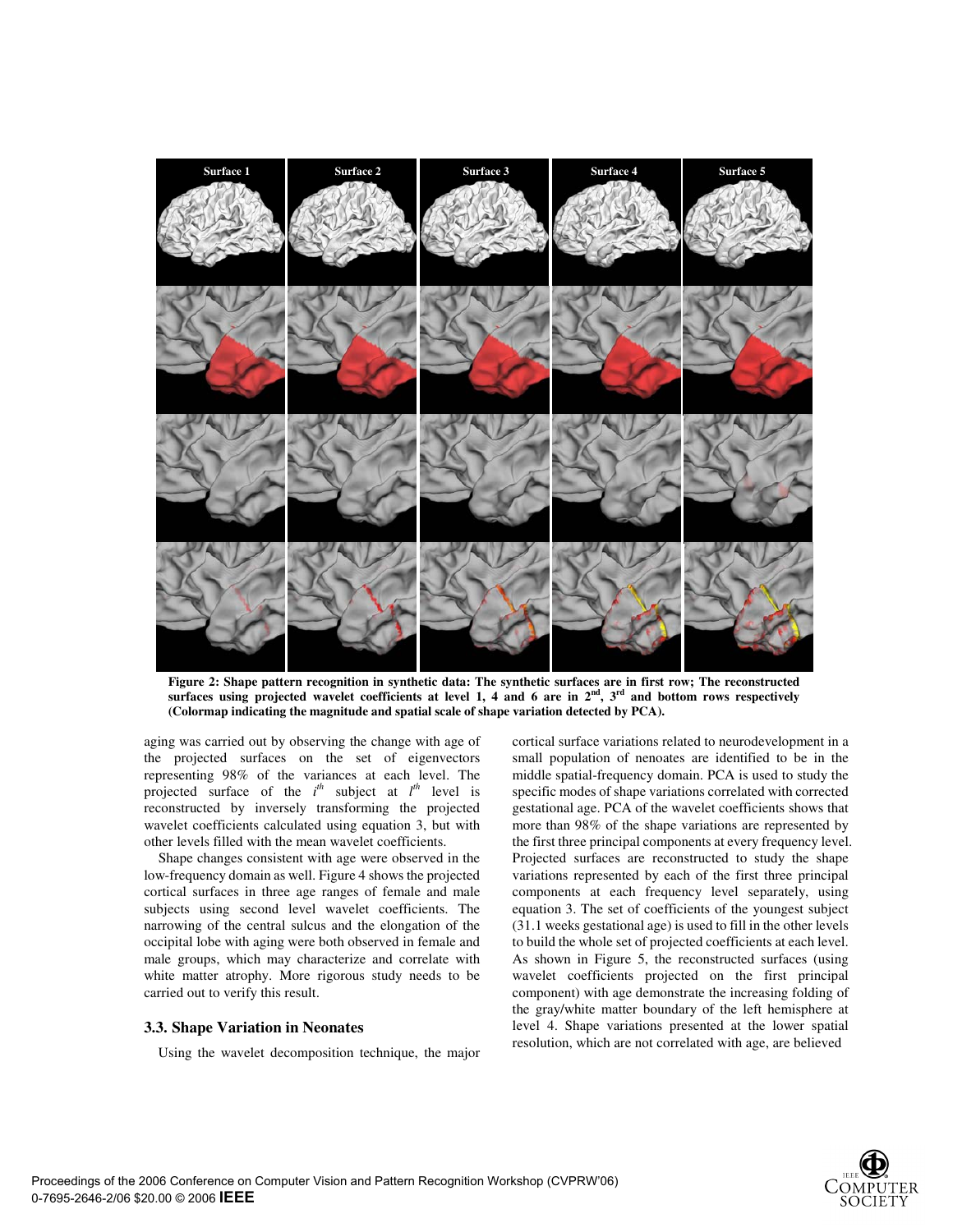

**Figure 3: The principal surfaces representing the**  $\pm 3\sigma$  **variations (ordered in top-down direction) of the first principal component at level 0 to 5: color showing the spatial scale and magnitude of each wavelet coefficients in the first principle component.**

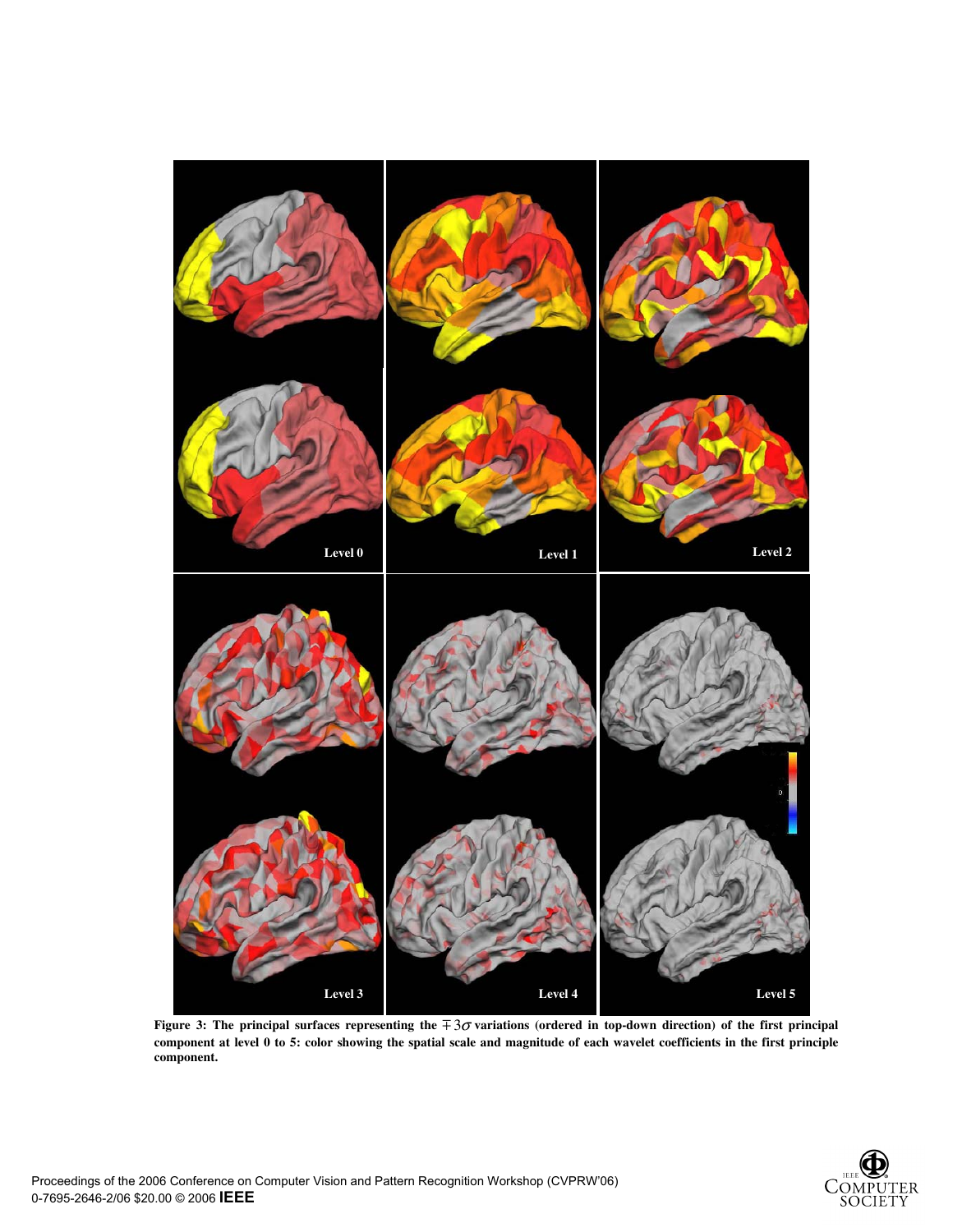

**Figure 4: Reconstructed surfaces for female and male subjects of different ages using projected wavelet coefficients on the set of principal components that represent 98% of the total variance at level 2.** 

to reflect normal brain variation.

## **4**ˊ**Discussion and future work**

Spherical wavelet transformations are demonstrated to accurately and efficiently detect the locations and spatial scales of shape variations. The use of principal component analysis on wavelet coefficients provides a novel way to detect and visualize modes of shape variation in a set of subjects. Application of this method in the cortical shape study shows promising results regarding the specific patterns and spatial scales of variations correlated with nondemented aging and neurodevelopment. Future work includes employing advanced statistical tools and extending the wavelet analysis to other neuroanatomical structures.

### **Acknowledgment**

Support for this research was provided in part by the NCRC (P41-RR14075, R01 RR16594-01A1 and the NCRR Morphometric Project BIRN002, U24 RR021382), the NIBIB (R01 EB001550), NIA Grants P50 AG05681 and P01 AG03991, NAMIC NIH NIBIB U54-EB005149, NIH NINDS R01-NS051826 and K23 NS42758. The authors also would like to thank Washington University ADRC and the MIND Institute.

### **References**

- [1] I. Dryden and K. Mardia, "Multivariate shape analysis," Sankhya, vol. 55, pp. 460-480, 1993.
- [2] F. L. Bookstein, "Morphometric Tools for Landmark Data: Geometry and Biology," 1991.
- [3] T. Cootes, C. Taylor, D. Cooper, and J. Graham, "Active shape models - their training and application," Computer Vision and Image Understanding, vol. 61, pp. 38-59, 1995.
- [4] C. Brechbüler, G. Gerig, and O. Kübler, "Parametrization of Closed Surfaces for 3-D Shape Description," Computer Vision and Image Understanding, vol. 61, pp. 154-170, 1995.
- [5] A. Kelemen, G. Székely, and G. Gerig, "Elastic model-based segmentation of 3d neuroradiological data sets," IEEE Transactions on Medical Imaging, vol. 18, pp. 828-839, 1999.
- [6] M. Styner, G. Gerig, J. Lieberman, D. Jones, and D. Weinberger, "Statistical shape analysis of neuroanatomical structures based on medial models," Medical Image Analysis, vol. 7, pp. 207-220, 2003.
- [7] L. Shen, Ford J., F. Makedon, and A. Saykin, "hippocampal shape analysis surface-based representation and classification," SPIE Medical Imaging, 2003.